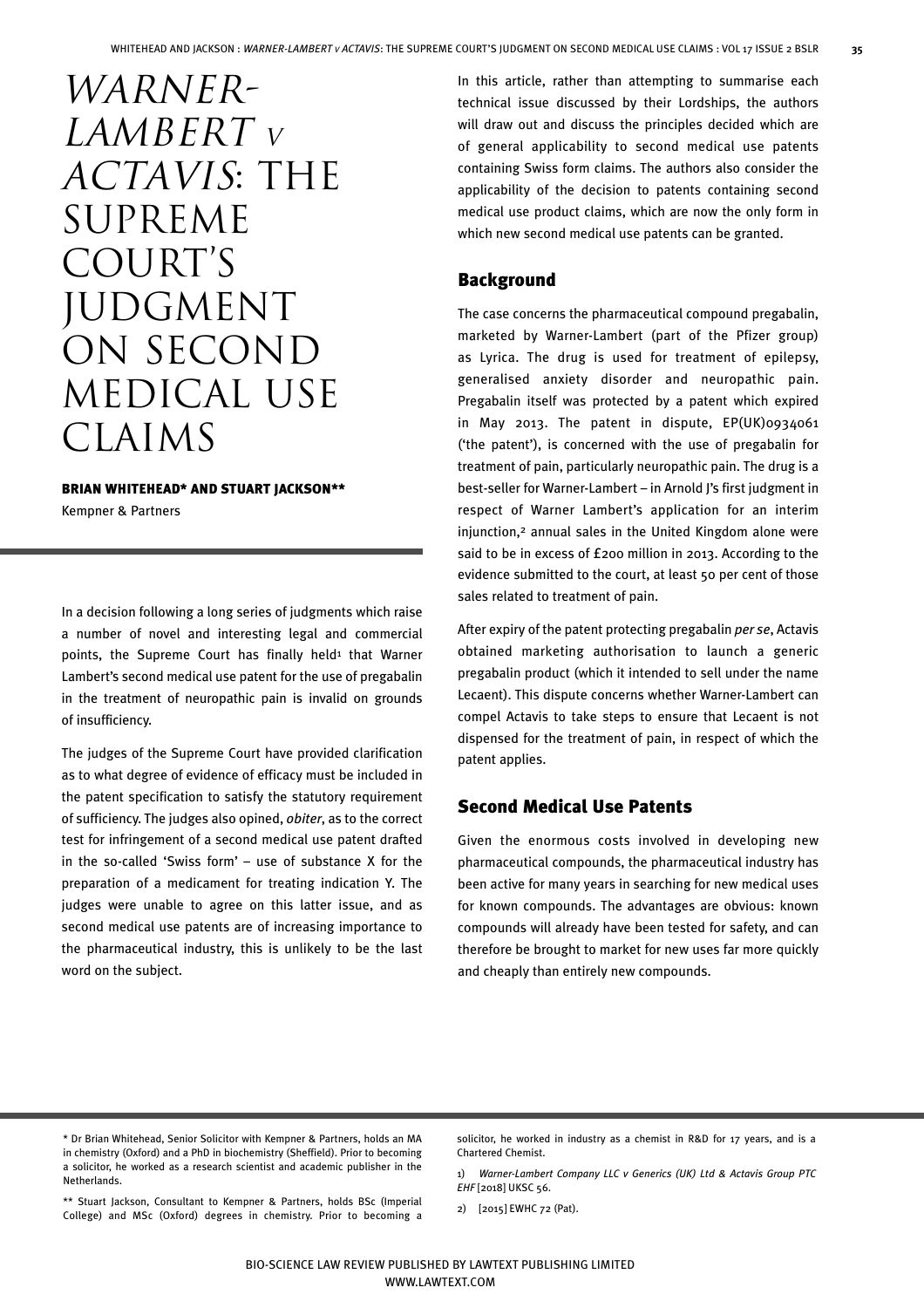Prior to the entry into force of the European Patent Convention 2000, the only means by which a second medical use of a known pharmaceutical could be patented was in the so-called 'Swiss form' ('use of substance X for the preparation of a medicament for treating indication Y'). Swiss form claims are purpose-limited process, not product, claims.

The EPC 2000 permitted the grant of purpose-limited product patents, and since 2011, patents with Swiss form claims are no longer granted by the EPO, that is, second use medical patents must now be applied for in EPC 2000 form. Patents containing Swiss form claims granted prior to that date will, however, continue in force for at least a further decade.

Pregabalin itself was initially used as an anticonvulsant and for treatment of certain anxiety disorders. Subsequently, it was discovered that it could be used in the treatment of neuropathic pain (see next section for an explanation of this term). The first three claims of the patent read:

1. Use of (S)-3-(aminomethyl)-5-methylhexanoic acid [the IUPAC name for pregabalin] or a pharmaceutically acceptable salt thereof for the preparation of a pharmaceutical composition for treating pain.

2. Use according to Claim 1 wherein the pain is inflammatory pain.

3. Use according to Claim 1 wherein the pain is neuropathic pain.

# Types of Pain

Lord Sumption sets out, at paragraph 6, a concise and readable explanation of the different types of pain, an understanding of which is necessary to understand the decision. In summary:

Broadly speaking, pain falls into two categories, termed nociceptive and neuropathic pain.

Nociceptive pain is experienced in response to stimuli including heat, mechanical pressure and chemicals. Such pain subsides upon treatment of the underlying cause.

Inflammatory pain is a sub-category of nociceptive pain, caused by the body's response to an injury. Again, inflammatory pain subsides upon treatment of the underlying cause.

- Neuropathic pain results from damage to the nervous system itself. It can be peripheral (arising from damage or dysfunction of the peripheral nervous system) or central (arising from damage or dysfunction of the central nervous system).
- Neuropathic pain can last for years or even for life. Treatments for nociceptive/inflammatory pain are not normally effective for treatment of neuropathic pain.

## 'Skinny Labels'

In order to market a pharmaceutical compound, marketing authorisation must first be obtained. A generic manufacturer, seeking to market a pharmaceutical compound after the period of patent protection for the compound itself has expired, is permitted, once the ten-year period of data exclusivity has expired, to rely upon the marketing authorisation of the originator's product. In doing so, the generic manufacturer is required to submit only data proving equivalence of the generic product, and not the full data that is normally required for authorisation of a new product. When relying on an existing authorisation, the generic manufacturer is also required to submit to the regulator product information (called the Summary of Product Characteristics or 'SmPC'), the package leaflet for patients and the labelling. When authorised, that same information is required to be included in the Patient Information Leaflet ('PIL').

The originator's SmPC and PIL may make reference to indications or dosage forms which are protected by subsequent patents, and if so the generic manufacturer is permitted to exclude such indications/dosage forms. The truncated SmPC/PIL in this scenario is referred to as a 'skinny label'. Skinny labels are therefore used by generic manufacturers to reduce the risk of infringing second medical use patents. Actavis's SmPC and PIL state that the conditions for which Lecaent is indicated are epilepsy and generalised anxiety disorder, for which patent protection has expired.

#### Case History

The dispute has a long and complex procedural history. Warner-Lambert initially applied, in late 2014, for an interim injunction requiring Actavis to take a number of steps to prevent Lecaent from being dispensed for treating pain. In a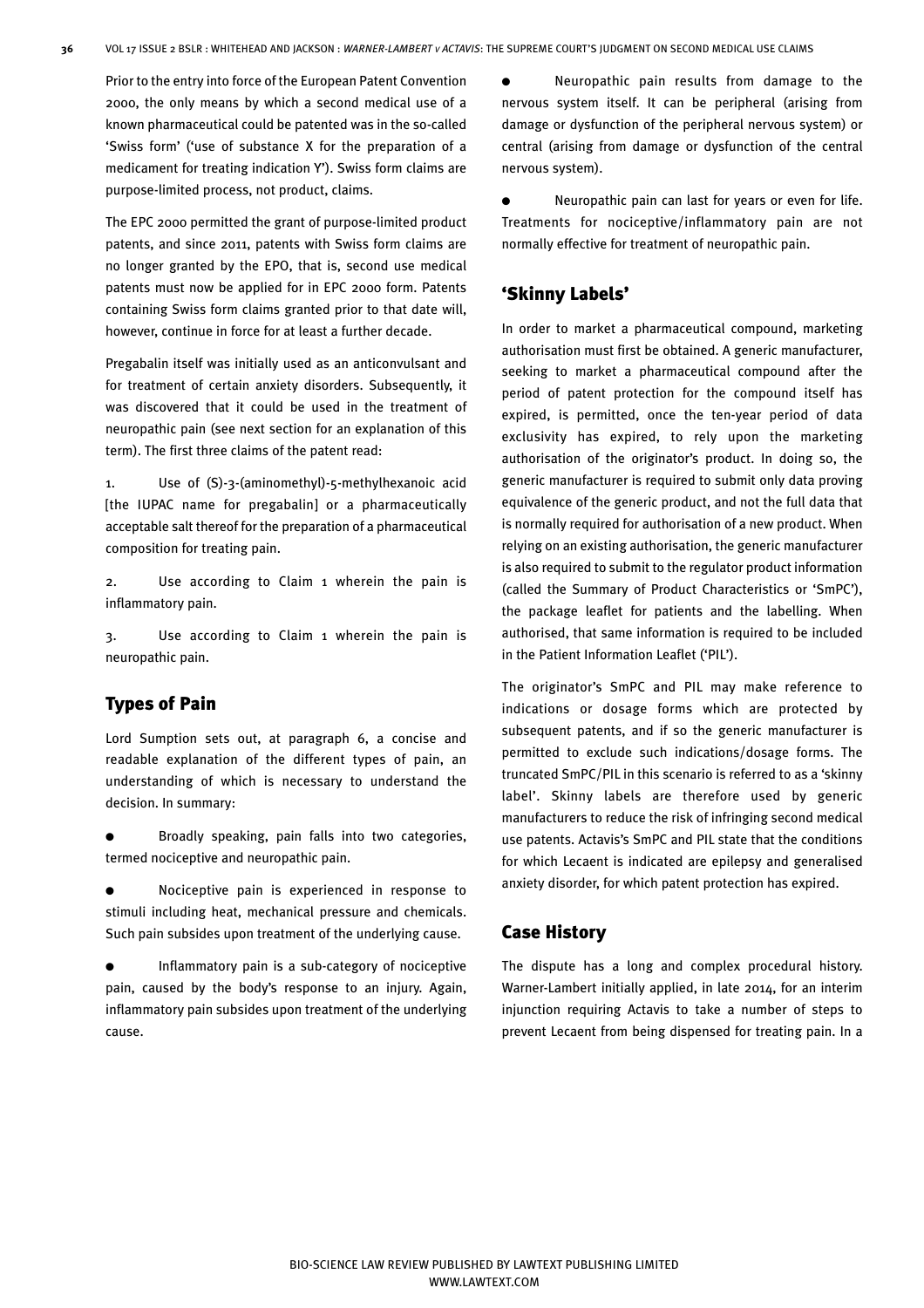series of three judgments,3 Arnold J refused to grant such an interim injunction, on the grounds that (i) Warner-Lambert had no arguable case of infringement, and (ii) in any event, the balance of justice favoured refusal of the injunction. Arnold J did, however, order NHS England to issue appropriate guidance about prescribing pregabalin. The authors summarised those three judgments in an earlier article.4

On appeal, whereas the Court of Appeal disagreed with Arnold J's analysis of whether Warner-Lambert's cases of direct and indirect infringement were arguable, it upheld his decision not to grant an interim injunction.5

The trial of the action was then heard by Arnold J in June-July 2015, who held<sup>6</sup> that:

(i) none of the claims of the patent are obvious over any of the prior art relied upon by the defendants;

(ii) claims  $1, 3, 4, 6, 13$  and  $14$  of the patent are invalid on the ground of insufficiency; and

(iii) even if claims 1 and 3 had been valid, Actavis had not infringed those claims.

Arnold J also refused permission,7 on grounds of abuse of process, for Warner-Lambert to make a post-trial amendment to claim 3 of the patent, which sought to limit the scope of the claim to peripheral neuropathic pain, and thus to exclude from its scope central neuropathic pain, which had been held to be vulnerable to the insufficiency attack (see section on 'sufficiency' below).

On appeal, Warner-Lambert's appeals against the findings of insufficiency and non-infringement were dismissed, as was the defendants' cross-appeal against Arnold J's finding that the patent did make a plausible claim that pregabalin was effective to treat peripheral (but not central) neuropathic pain.8

#### Issues in Dispute

The issues in dispute before the Supreme Court were summarised by Lord Sumption as:

(1) the construction of the claims, and in particular Claim 3 (neuropathic pain);

(2) the sufficiency of the disclosure in the specification;

(3) whether Warner-Lambert's proposed post-trial amendments to the patent constituted an abuse of process; and

(4) the test for infringement of a patent for manufacture of a product for a limited use.

#### Construction

The issue of construction was addressed primarily in Lord Briggs' judgment. Claim 3 claims use of pregabalin 'for the preparation of a pharmaceutical composition for treating neuropathic pain'. The issue to be determined was whether, in this context, 'neuropathic pain' means all neuropathic pain, that is, including central neuropathic pain (termed the 'broad construction') or only peripheral neuropathic pain (termed the 'narrow construction'). Arnold J and the Court of Appeal both held that the broad construction was the correct one. As we shall explain, the construction was of importance in determining the issue of sufficiency.

Warner-Lambert, arguing for the narrow construction, advanced the argument that patents should be construed on the principle of validating construction, that is, where possible, a construction should be preferred which results in the relevant claim being treated as valid. Lord Briggs expressed considerable scepticism as to whether that principle, derived from the law of contracts and applied historically to patents in English law, has any applicability to patent construction in the modern era. He pointed out that European patent construction is governed by the Protocol to the EPC, which seeks to balance the competing interests of patentees and third parties. In Lord Briggs' view, in relation to second medical use patents in particular, the need for clarity in the scope of claims is the decisive factor. At paragraph 98 he said:

> *There are therefore sound reasons of policy for requiring clarity in the claims of patents of this kind. None of this means that claims are to be construed with a predisposition to find fault, or the description read with a mind that is not willing to learn. But it does require that an issue as to the*

5) [2015] EWCA Civ 556.

- 6) [2016] RPC 3.
- 7) [2015] EWHC 3370 (Pat).
- 8) [2016] EWCA Civ 1006.

<sup>3) [2015]</sup> EWHC 72 (Pat); [2015] EWHC 223 (Pat); [2015] EWHC 485 (Pat).

<sup>4) [2014]</sup> BSLR 14(3), 107–114.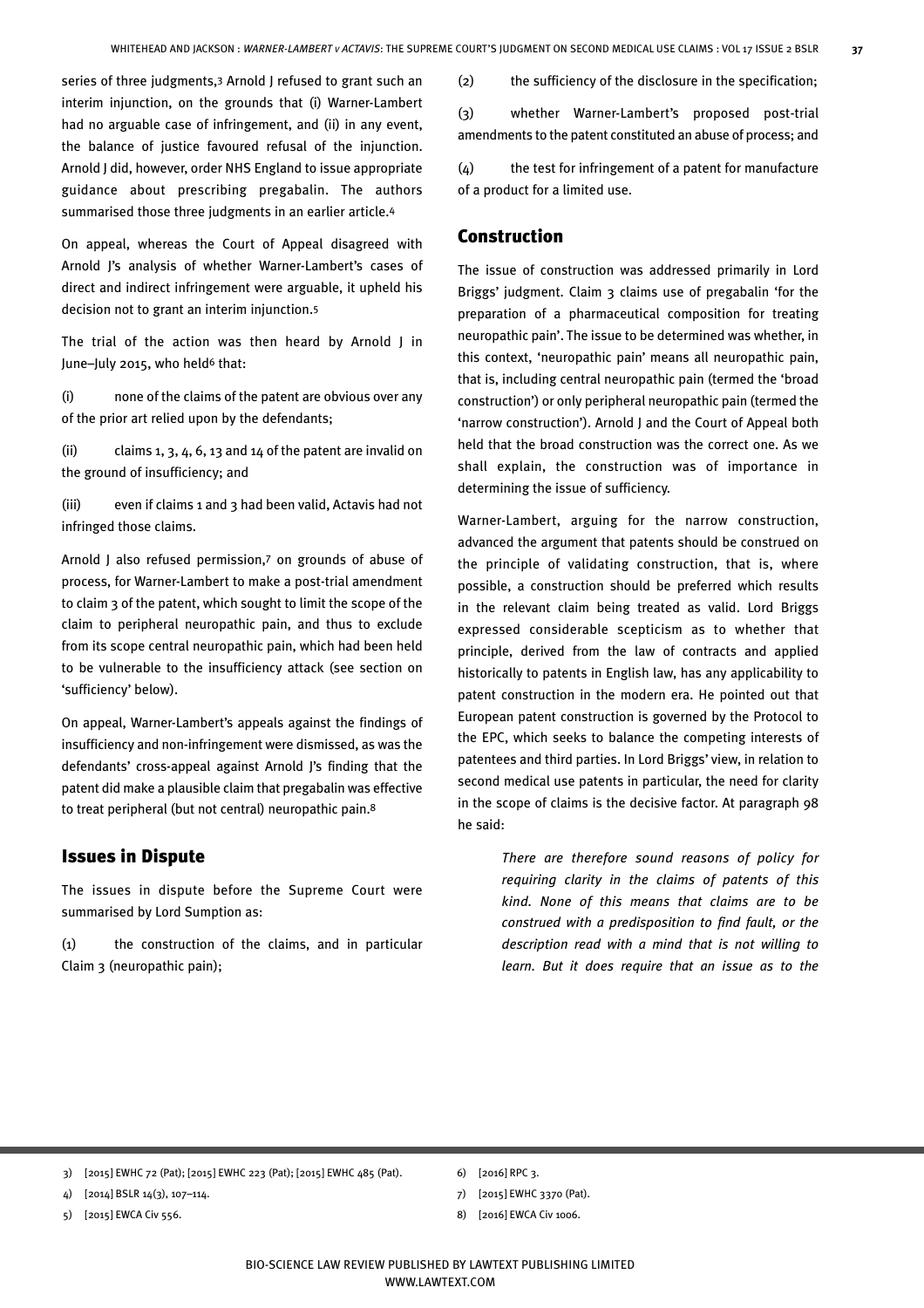*construction of a claim should be addressed, as far as possible, by deciding what it really does mean, rather than by too easily accepting that there is ambiguity, and resolving it by inventing a meaning which saves the claim from invalidity.*

Reviewing the grounds on which Warner-Lambert argued that the term 'neuropathic pain' is ambiguous, he held:

> *even if the validating principle has some limited role to play in construing a patent, I would not have regarded Claim 3 as an occasion for applying it, because Claim 3 is not in my view ambiguous. Ambiguity is the necessary condition for applying an interpretative presumption of this kind. The principle does not authorise the construction of the patent so as to create an ambiguity which can then be resolved in favour of validity.*

The other judges agreed with this aspect of Lord Briggs' judgment (Lord Mance with some reservations), and accordingly the (broad) construction adopted by Arnold J was upheld.

# **Sufficiency**

The key matter in dispute in relation to sufficiency was whether or not it was plausible from the specification of the patent that pregabalin is effective for the treatment of neuropathic pain. At first sight, that question is somewhat surprising, given that neither the EPC nor the Patents Act 1977 contain any express requirement of plausibility, whether in relation to sufficiency or otherwise. The requirement of plausibility is instead a judge/EPO-made rule. Lord Sumption provides an explanation of the policy considerations underpinning the requirement – to avoid the risk of 'armchair inventors' speculatively patenting 'the manufacture of known compounds for the purpose of treating every conceivably relevant condition without having invented anything at all, in the hope that trial and error might in due course show that the product was efficacious in treating at least some of them'.

The requirement of plausibility was first laid down in a series of EPO decisions9 in relation to inventive step – a patentee must not only disclose the invention and details of how it may be implemented, but must also provide plausible reasons as to why it can be expected to work. In subsequent decisions of the EPO<sup>10</sup> and the English courts,<sup>11</sup> the requirement of plausibility has been imported into the law of sufficiency in respect of second medical use patents, including Swiss form patents.

Drawing together the various threads from the case law, and rejecting Warner-Lambert's contention that the requirement to establish plausibility applies only where the therapeutic effect suggested in the patent is inherently implausible, Lord Sumption (writing for the majority) stated the following principles:

(1) The proposition that a product is efficacious for the treatment of a given condition must be plausible.

(2) A bare assertion to that effect will not suffice, and nor will the disclosure of a mere possibility that it will work.

(3) A claimed therapeutic effect may potentially be rendered plausible by a specification showing that something was worth trying for a reason, that is, not just because there was an abstract possibility that it would work but because reasonable scientific grounds were disclosed for expecting that it might well work.

(4) Although the disclosure need not definitively prove the assertion that the product works for the designated purpose, there must be something that would cause the skilled person to think that there was a reasonable prospect that the assertion would prove to be true.

(5) That reasonable prospect must be based on 'a direct effect on a metabolic mechanism specifically involved in the disease, this mechanism being either known from the prior art or demonstrated in the patent per se'.

(6) The effect on the disease process can potentially be demonstrated by *a priori* reasoning, rather than experimental evidence.

9) Including *JOHN HOPKINS UNIVERSITY SCHOOL OF MEDICINE/Growth differentiation factor-9* (T–1329/04) and *BRISTOL-MYERS SQUIBB/Dasatinib* (T–0488/16).

10) *SALK INSTITUTE FOR BIOLOGICAL STUDIES/AP-I complex* (T–609/02).

11) *Prendergast's Applications* [2000] RPC 446.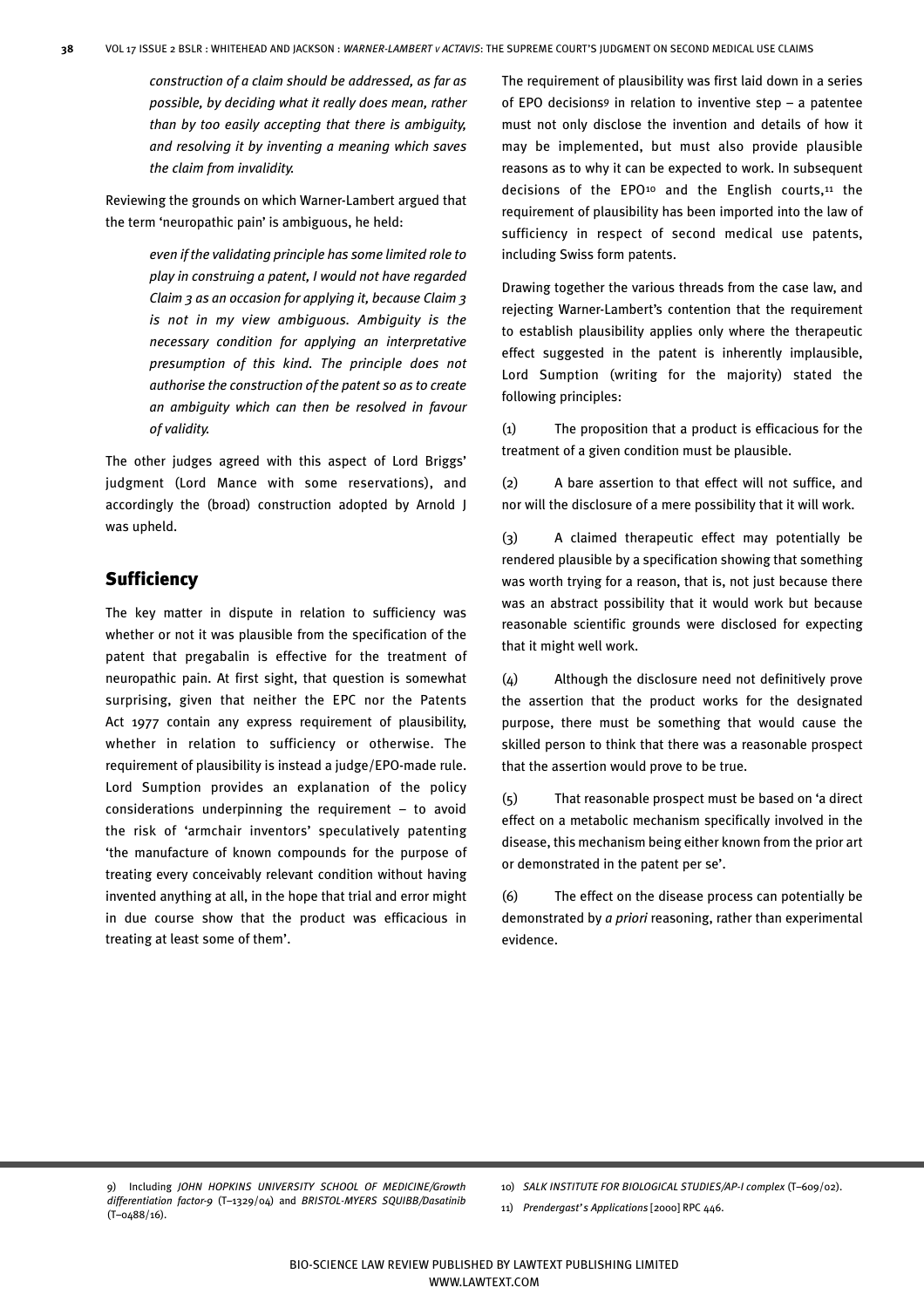(7) Whereas the disclosure may be supplemented or explained by the common general knowledge of the skilled person, the skilled person must be able to derive the above from the disclosure of the patent.

(8) Plausibility has to be demonstrated across the whole scope of the claim.

(9) Whereas data published after the date of the patent application may be admissible either to *confirm* plausibility as disclosed in a patent, or to refute a contention that it does not work, subsequent data cannot be used to establish plausibility (and hence sufficiency) in the absence of sufficient disclosure in the specification.

Applying the above principles to the patent, Lord Sumption noted that the experimental data in the specification of the patent related only to animal models in respect of inflammatory pain. In light of principle 6 above, he held that the specification supported claim  $3$  'only if it would have suggested to the skilled person that there was some unifying principle which made it plausible that pregabalin would also work with neuropathic pain'. Arnold J, having heard the expert evidence, had rejected the notion that there was any such unifying principle embracing *central* neuropathic pain, and Lord Sumption regarded the judge's reasoning in this regard as 'unanswerable'.

Arnold J had, though, held that the experimental data in the specification enabled a plausible prediction to be made that pregabalin would be effective for treating *peripheral* neuropathic pain. Specifically, the judge had found as fact that it was common general knowledge that a phenomenon known as 'central sensitisation' was involved in both inflammatory and peripheral neuropathic pain. The judge then concluded that it was 'possible … although this would not necessarily be the case' that a drug shown to be effective against inflammatory pain would also be effective against peripheral neuropathic pain.

Whilst mindful of the *Biogen* principle12 – that an appellate court should not normally interfere with conclusions of a trial judge which depend on his evaluation of a substantial body of expert evidence – Lord Sumption did overturn Arnold J (and the Court of Appeal), on the grounds that the judge's findings of fact did not support the conclusion he reached. In Lord Sumption's view, Arnold J's conclusion was a 'logical non-sequitur':

> *More generally, it cannot in my view be enough to justify a monopoly that it is 'possible' a priori that a drug which was effective for inflammatory pain would also be effective for neuropathic pain, in the absence of any reason to suppose that the possibility had some scientific basis or that it was more than speculative. Everything is possible that is not impossible, but 'not impossible' is very far from being an acceptable test for sufficiency. Plausibility may be easy to demonstrate, but it calls for more than that. (paragraph 52)*

Lord Sumption therefore concluded that claim 3 was invalid for insufficiency irrespective of the type of neuropathic pain. Consequently, even had the term 'neuropathic pain' been construed as applying only to 'peripheral neuropathic pain', claim 3 would still have been invalid.

## Infringement

Given the findings of invalidity of the key claims, the discussion of the law of infringement is *obiter*. Nonetheless, it is of interest, particularly as it is the first occasion on which infringement of Swiss form claims has been considered at this level.

The main discussion in the judgments was in relation to the direct infringement claim under section 60(1)(c) of the Patents Act 1977. That provision states that a patent is infringed by a defendant 'where the invention is a process, he disposes of, offers to dispose of, uses or imports any product obtained directly by means of that process or keeps any such product whether for disposal or otherwise'. The judges were unanimous that that provision potentially applied not only to manufacturers of generic medicaments, but also to entities further down the chain, including importers, distributors, wholesalers and dispensing pharmacists.

12) *Biogen Inc v Medeva Plc* [1997] RPC 1.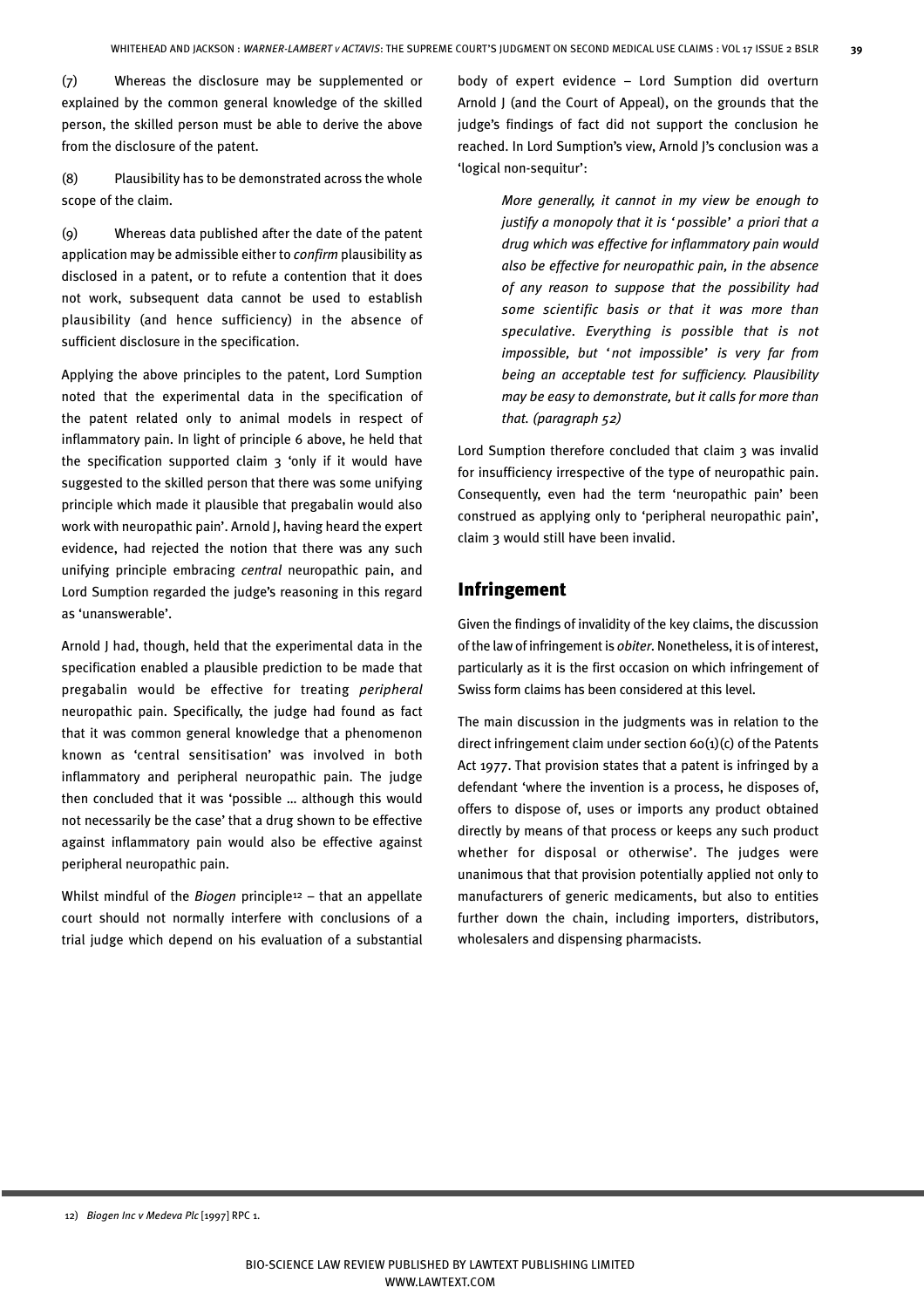The five judges fell broadly into two 'camps'. Lords Sumption and Reed, rejecting any subjective or mental element in the test, proposed an 'outward presentation' test. The only relevant matter in this approach is 'the physical characteristics of the product as it emerges from the relevant process, including its formulation and dosage, packaging and labelling and the patient information leaflet which in EU (and other) countries will identify the conditions for whose treatment the product is intended'. Only if, objectively speaking, that outward presentation shows that the product is intended for the patented indication(s) will infringement be made out.

Lords Hodge and Briggs instead adopted a subjective test – where it can be established that the manufacturer subjectively intended to target the patented indication(s), there will be infringement. Lord Mance adopted the middle ground – whereas his preferred starting point was the 'outward presentation' test, he '*prefer[red] however to leave open whether there might be some circumstances in which a generic manufacturer could or should be expected to go further, by a notice positively excluding the patent-protected use*'.

Warner-Lambert also claimed indirect infringement pursuant to section 60(2) of the Patents Act, which provides that a patent is infringed where a defendant 'supplies or offers to supply in the United Kingdom a person other than a licensee or other person entitled to work the invention with any of the means, relating to an essential element of the invention, for putting the invention into effect when he knows, or it is obvious to a reasonable person in the circumstances, that those means are suitable for putting, and are intended to put, the invention into effect in the United Kingdom'.

The judges unanimously held that section 60(2) was inapplicable to post-manufacture activities relating to Swiss form patents, on the grounds that the invention is the manufacture of pregabalin for the designated use, and not its subsequent use for treating patients. As Lord Briggs explained at paragraph 135:

> *Swiss-form claims have been deliberately formulated so as to be limited to manufacture, to avoid falling foul of that restriction. The conduct prohibited by section 60(2) is supplying or offering to supply something to*

*someone not entitled to 'work the invention'. I think it plain that, in relation to process claims which are limited to manufacture, section 60(2) is concerned with activity upstream of manufacture, whereas section 60(1)(c) is concerned with conduct downstream of manufacture.*

## Post-trial Amendment

Arnold J had held that Warner-Lambert's attempt, post-trial, to amend claim 3 to limit it to peripheral neuropathic pain, would give rise to further issues of clarity, added matter and sufficiency, thereby necessitating a further trial. This could have been avoided by an application to amend before or even during the trial, and it was an abuse of process to leave the application until after trial.

Given the majority decision that claim 3 was invalid for insufficiency, even in relation to peripheral neuropathic pain, the application to amend could not have succeeded in any event. However, Lord Briggs (with whom all the other judges agreed) did provide his reasoning as to why Arnold J's refusal was correct. Lord Briggs confirmed that the right to amend a patent, laid down in the EPC, is subject to English procedural law and is therefore not an unfettered right. The Court of Appeal's decision in *Nikken*,13 which held that a post-trial amendment which would necessitate a further trial contravened the principle in *Henderson v Henderson*14 and was therefore an abuse of process, was upheld as a correct statement of English law.

## Discussion

Their Lordships took the trouble to provide fully reasoned judgments even on *obiter* issues, which merit close reading, and the authors therefore provide only their brief observations on each of the issues determined.

There are various canons of construction, potentially applicable to construing contracts, statutes, patents and so on. In many cases, one or more of the canons can be useful in resolving ambiguities. Although Lord Briggs was sceptical as to the applicability of the validating construction to patent law, he did not rule it out altogether in appropriate cases.

13) *Nikken Kosakusho Works v Pioneer Trading Co* [2005] EWCA Civ 906. 14) (1843) 3 Hare 100.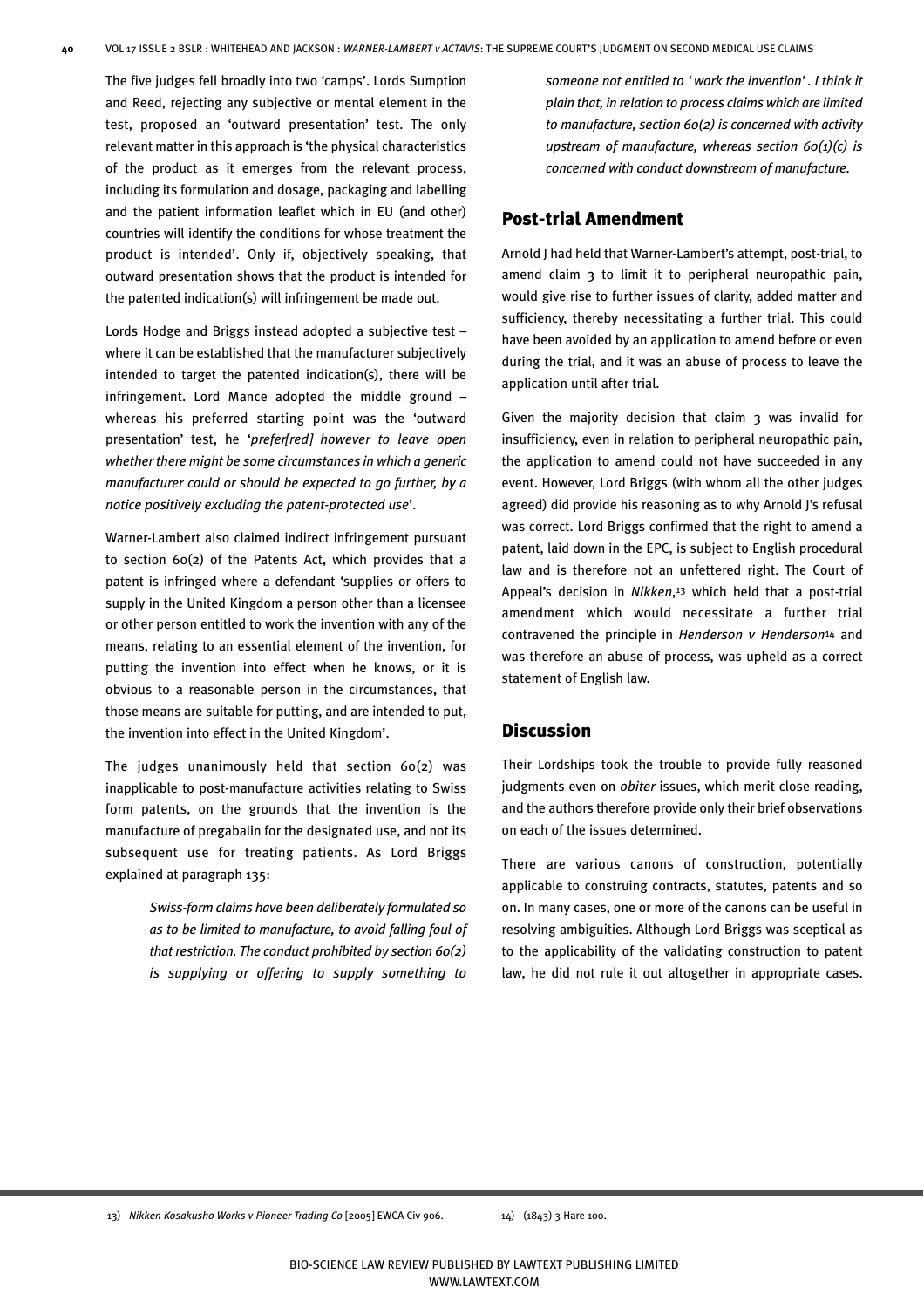Certainly, the authors can envisage scenarios, involving genuine ambiguities in claim language, where the validating construction might be helpful in construing a patent.

The first step, however, in patent law at least, is to decide whether the meaning of the words in the claims can be determined from the specification and the common general knowledge. If the meaning is clear, a canon of construction such as the validating principle is simply inapplicable. The authors therefore agree with the general approach adopted by Lord Briggs, in refusing to 'engineer' an ambiguity in order to use a canon of construction to arrive at a strained construction.

With regard to sufficiency, it is now clear that the requirement of plausibility is firmly entrenched in the EPO and the English courts. Whereas Lord Sumption held that there is no requirement for the specification to provide *definitive* evidence of efficacy, or even experimental evidence at all, he refused to ignore altogether the requirement to provide some reason – experimental evidence, theoretical justification, or otherwise – which the skilled person would consider is a plausible reason to suppose that the claimed therapeutic effect is true. The authors consider that Lord Sumption drew the line at a sensible point, balancing policy factors (such as the need to prevent speculative patenting and to ensure that the patent monopoly is justified by the technical contribution to the art) and practical considerations (such as the need to apply for patent protection at an early stage, before definitive evidence of efficacy may be available).

Whereas Lord Sumption's analysis was not supported by all the judges – Lords Mance and Hodge dissented on this issue – it is not clear (to these authors at least) whether the latter two judges did in fact have a substantive disagreement with the majority. Lord Hodge said (at paragraph 180): 'I do not interpret [the case law] as requiring the patentee to demonstrate within its patent a prima facie case of therapeutic efficacy'. However, he went on in the next paragraph to say that there is a requirement 'that the therapeutic effect of the medication appears plausible from the data in the patent interpreted in the light of the common general knowledge [but no requirement] that the patent discloses experimental evidence to demonstrate that

plausibility unless there is an allegation, supported by sufficient evidence, that the invention does not work'.

The authors are unable to distinguish any difference between that analysis and the principles set out by Lord Sumption. It may be the case that Lords Mance and Hodge simply considered, contrary to the majority, that Arnold J's conclusion in respect of peripheral neuropathic pain was supported by his findings of fact. In any case, the majority view is binding, and it is now the law that plausibility must be positively demonstrated by the specification in patents containing Swiss form claims.

As to infringement, it is unfortunate, but not altogether surprising, that no common ground could be found as to the applicable test. The relevance of a mental element to direct patent infringement is not immediately obvious, given that infringement under section  $60(1)(c)$  is a tort of strict liability. The reason for the mental element is the structure of Swiss form patent claims themselves – the preparation of the pharmaceutical composition must be 'for' treating the claimed indication. It is the meaning of the word 'for', in this context, which gives rise to the judges' different approaches.

Whereas Lord Sumption's test – the outward presentation must objectively show that the product is intended for the patented indication – has the benefit of simplicity, it could (as he acknowledged) lead to unfairness. It is easy to envisage a situation in which a generic manufacturer pays lip service to the rules by producing fully compliant packaging and information, but actively seeks, behind the scenes, to promote the use of its product for patented indications. Such bad faith activities would not be caught by the 'outward presentation' test.

The subjective test proposed by Lords Hodge and Briggs would catch the above, but would also be likely to have a chilling effect on the market, as a party further down the chain would not necessarily be privy to the manufacturer's state of mind. Even if Lord Sumption overstated matters slightly when he said (at paragraph 76) 'I know of no other legal context in which the wrongfulness of an act can depend on the state of mind of someone other than the actor, to which the actor is not necessarily privy',<sup>15</sup> the authors certainly agree that it is preferable, where possible, to avoid such a scenario arising.

15) The authors would point by way of analogy to Community unregistered design infringement, where copying is a necessary part of the tort, but the liability of actors further down the chain, who may have no knowledge of the manufacturer's creation process, is strict.